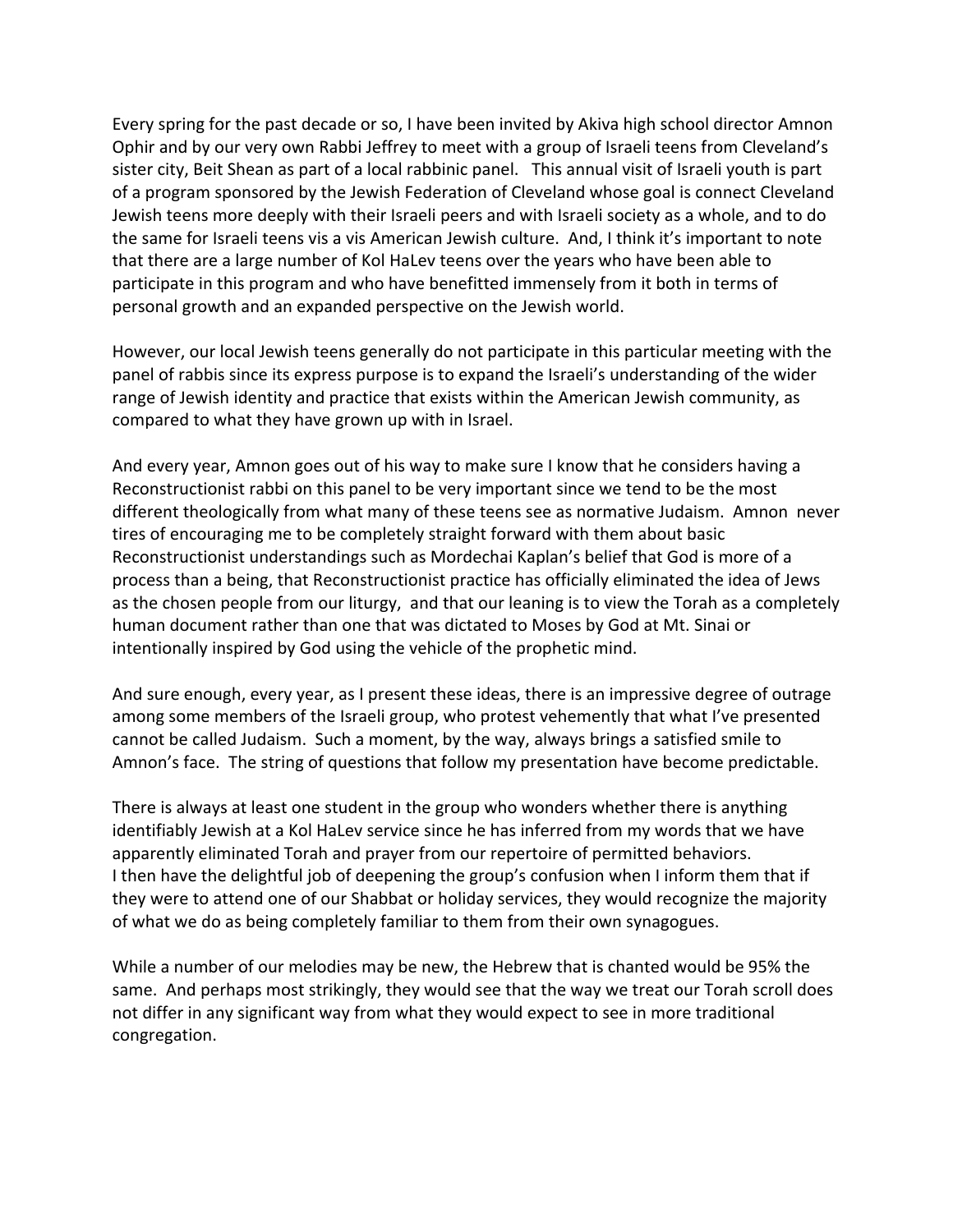They would see that we keep our scroll in an ark and that we rise as a community whenever the ark
is
open
and
whenever
the
scroll
is
taken
out
or
replaced. They
would
see
that
we
march the scroll around the chapel or sanctuary and that many of those in attendance engage in the traditional ritual of touching the scroll with their tallit or their prayer book and then gently put that
item
to
their
lips. They
would
see
that
a
person
from
our
community
has
prepared diligently to chant from the scroll using traditional cantillation and they would see myself or another
community
member
who
stands
next
to
the
person
chanting
to
ensure
that
the
letters and vowels are pronounced correctly. Finally, at the conclusion of the Torah service, they would see that we call up two people to lift and replace the cover on the Torah scroll.

And they might even notice the looks of relief on some of the faces in the room, especially at beginning and end of the year when the two sides of the scroll are not evenly balanced, as the scroll is raised in the traditional way, and successfully makes its way back into the ark.

As I describe the surprisingly familiar structure and feel of our service to the Israeli teens, they always seem to relax a little, but there are usually at least a couple of them who feel compelled to push me a little further and ask why we would continue to treat the Torah scroll with such care
and
honor
if
we
do
not
view
it
as
having
come
from
a
Divine
source.

I always tell them that this is a very good question, and that in fact I sometimes get the very same
question
from
members
of
my
own
community. However,
this
question,
when
it
comes from someone within Kol HaLev, has an entirely different trajectory. It comes from a sense of identification with a typical Reconstructionist orientation towards the big questions of religious life,
and
it
can
express
an
uncomfortable
tension
between
that
modern
philosophical orientation
on
one
hand,
and
the
fairly
traditional
habits
of
practice
that
have
become normative for us in our community's ritual life on the other.

So, why do we continue to engage in rituals, and recite words of prayer that to many suggest and reinforce the idea that the Torah is very literally a gift from God when this belief is far from our movement's spiritual center of gravity? And, to sharpen the question even further, going beyond the strictly theological issue, why continue to confer a sacred status on the text of the Torah when we are confronted on a fairly regular basis with examples of narratives and laws with whose content we must mightily struggle to find even acceptable interpretations, let alone inspiring
ones?

The traditional readings for the first and second day of this very holiday come to mind as instances of this challenge. In these two Torah readings, we see our founding patriarch Abraham being told by God not once but twice to put each of his son's into a life threatening situation, only to be saved at the last moment by Divine reprieve. I mean, let's face it, it's the kind of thing that in today's world could land you in a court of law if you're not careful.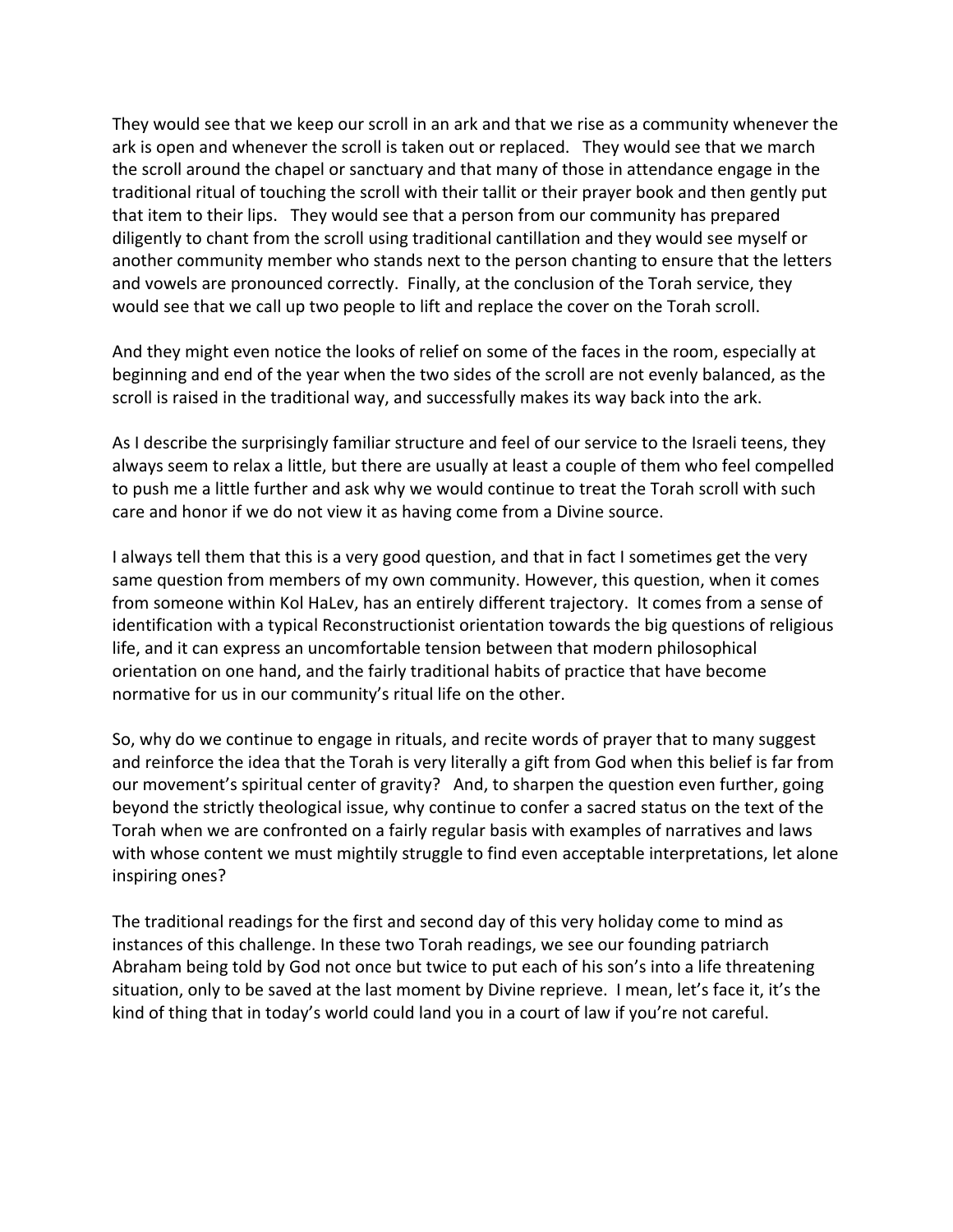In the context of an hour long conversation with a group of Israeli teens, this kind of question is certainly interesting and provocative to bat around, but in the context of our own community, it goes to the heart of how we understand ourselves as human beings and as Jews.

And this particular year, such a question presents itself with even greater insistence, given that we collectively are investing a not insignificant amount of financial and human resources into strengthening this dimension of our community's ritual life. In just over two weeks' time, we will be receiving the first of two visits from a professional scribe or sofer, Rabbi Kevin Hale, who will be helping us get to know our current Torah scroll in a completely new way, as well as teaching
us
about
the
practical
and
spiritual
elements
of
scribal
work.

Over the course of the year, he will also be involved in repairing our scroll and bringing it up to a level of readability such that it will be considered kosher once again. And last but not least, he may well be involved in helping us to find and acquire an additional used Torah scroll. This would have the effect of significantly increasing the longevity of our current scroll as well as increasing the range of ritual and educational experiences that we can offer to our membership.

Given all of this, it seemed to me that today might be a good time to share some of my own reflections on how I make sense of our community's interesting combination of relatively traditional practice and relatively non-traditional theology, especially as it is expressed in our ongoing
deep
connection
to
the
most
significant
ritual
object
in
our
people's
religious
universe.

The beginning of my response has to do with the scroll's undisputed ties to ancient Jewish experience. While the particular scroll that we have here is likely only a century to a century and a half old, it is fairly certain that it very closely resembles the scrolls that were used in synagogues going back almost two millennia and very likely even further than that. The very fact that this object has been a central part of our culture's self-understanding and the core of its spiritual sustenance for such a long period of time gives it a certain emotional heft without even opening up the conversation about its content or the nature of its origin.

I think from this perspective, you could analogize it to a very old family heirloom that may not have the strongest aesthetic appeal, but which is proudly displayed in a person's home because of
the
powerful
message
it
conveys
about
connections
between
the
past
and
the
present.

Beyond this is the fact that for all of the places where the Torah's content seems so clearly tethered to and refracted through a society much different from our own, there are also numerous moments in its laws and narratives where this text reaches stunning levels of moral and
spiritual
insight.

So
much
so
that
it
completely
transcends
its
own
original
cultural boundaries and continues to provide potent spiritual challenges to us denizens of the 21<sup>st</sup> century.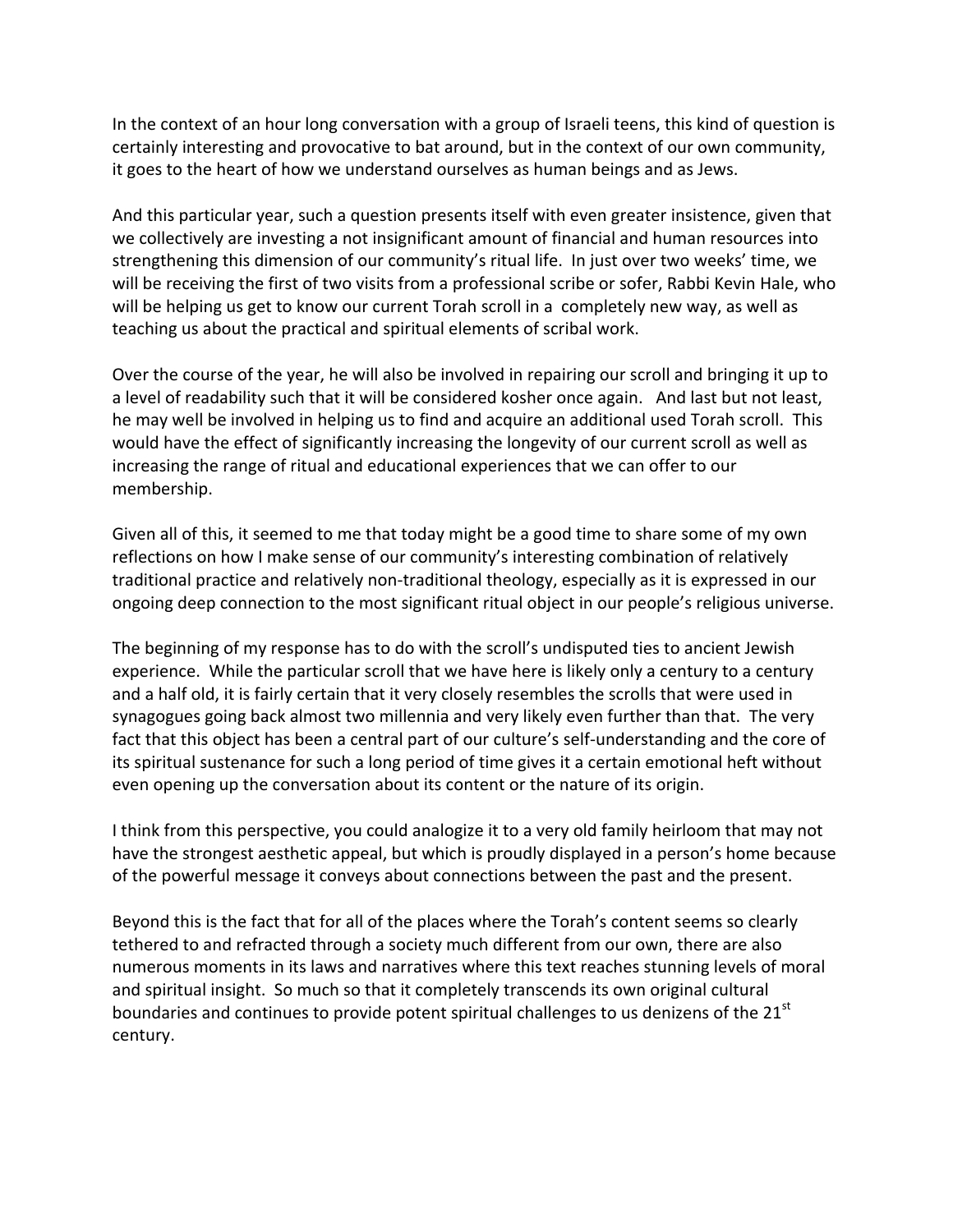What comes to mind for me in this vein is the Torah's repeated insistence on taking care of the strangers
in
our
midst,
always
reminding
us
that
our
own
experience
as
strangers
in
Egypt places
a
special
obligation
on
us
to
exert
ourselves
on
behalf
of
those
who
are
located
in
this vulnerable
situation.

There are also examples of this in many of the statutes in the portion of Kedoshim in the book of
Leviticus,
from
the
requirement
not
to
stand
idly
by
when
someone
is
in
trouble,
to
the expectation that we not exploit the lives of others by using them as fodder for our own social interaction, to what has been called the "greatest principle" of the Torah that states we should treat
those
we
encounter
the
way
we
would
want
someone
else
to
treat
us:

A
deceptively complicated
and
demanding
practice
that
remains
beyond
the
reach
of
many
of
us,
much
of
the time. These and many other Biblical teachings continue to represent a standard of consciousness
and
behavior
that
few
would
have
the
temerity
to
claim
that
they
meet
in
their day
to
day
lives.

In addition to these nuggets of spiritual treasure, there is another dimension of the Torah text that continues to draw many of us back into study year after year. I am thinking of the richness and
open‐endedness
of
many
narrative
passages
that
just
seem
to
get
deeper
and
more complex
the
more
time
we
spend
with
them,
even
those
such
as
the
story
of
the
binding
of Isaac, that on the surface present such a jarring and upsetting message. This story has actually become a touchstone for me in understanding the incredibly subtle ways in which the text of the
Torah
unfolds
its
meaning,
often
seeming
to
create
a
kind
of
underground
narrative
that implicitly critiques the version of the story that resides on the surface. Here is just one small example
in
connection
with
that
story.

Most people who read this story tend to focus most on the moment when the voice of the angel stops Abraham from carrying out what was apparently God's original request to sacrifice Isaac as an offering to God on the top of a mountain. What they do not typically notice is the fact that Isaac does not actually come down the mountain with Abraham after he is unbound from the altar. Not only that, but it's not at all clear that in the aftermath of this occurrence, Abraham and Isaac ever speak to each other again. And the final subtle but telling piece of evidence
for
a
textually
embedded
critique
of
Abraham
(and
perhaps
even
God)
is
that
it appears
to
be
the
case
that
Abraham
and
Sarah
take
up
residence
in
two
different
localities following this episode. This can be inferred from the fact that upon Sarah's death, Abraham must travel from his own home town of Be'er Sheva to the city of Kiryat Arba where Sarah had been
living,
for
her
funeral.

All of these nuances in the text push us to discern fault lines in Abraham's family that appear to be directly connected with Isaac's experience as a near-sacrifice, and they call us to re-assess the meaning of the story from a very different angle than the typical one which sees a lesson for us in Abraham's heroic submission to the Divine will. And this is but one example of many where reading a Torah text with scrutiny and sensitivity can yield new insights and implications that
would
otherwise
remain
undiscovered.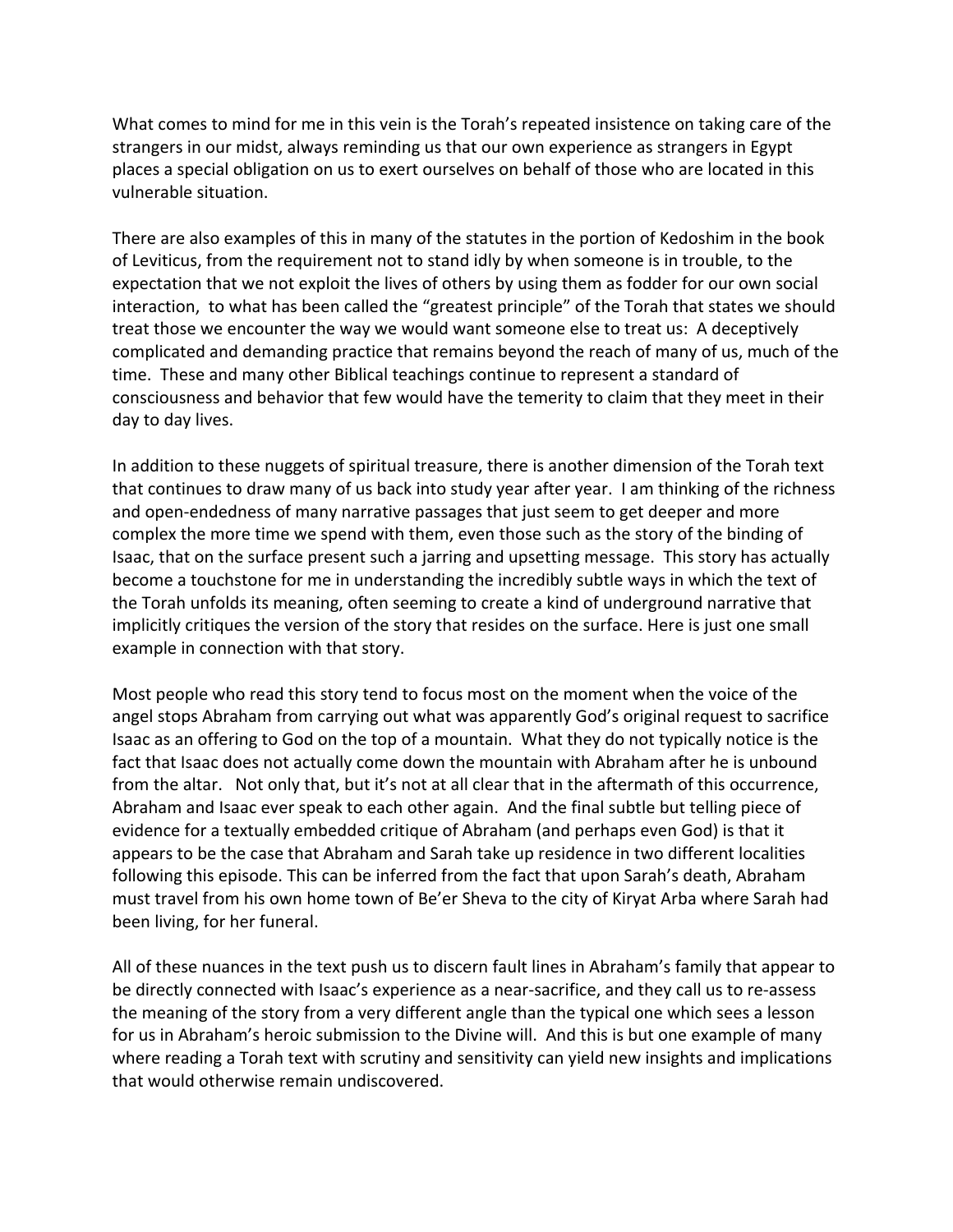So, I would argue that on both of these levels, the Torah can stand on its own merit as the foundational sacred text of our people and tradition even without assuming its Divine origin, and even as we acknowledge the existence within it of passages that strike us as difficult, if not impossible
to
embrace
on
the
level
of
personal
inspiration.

If we open ourselves, we do continue to encounter in the content of the scroll, the presence of undeniably
compelling
spiritual
teachings,
and
we
do
continue
to
discover
the
many
narratives of depth and subtlety that speak directly to the dilemmas and ambiguities of the human condition.

However, the value of the raw content of the Torah scroll does not by any means exhaust its continued importance in Jewish life. Because, in addition to being a sacred object, the scroll also
symbolizes
a
sacred
process,
which
is,
our
ongoing
collective
commitment,
to
the
search for truth and to the endeavor of living a life dedicated to fostering goodness and pursuing justice. And I think "collective" is truly the operative term here. For while there are many great spiritual traditions that exist in our world, I do not know if there is another one that has placed quite
this
much
emphasis
on
the
communal
dimension
of
spiritual
life,
both
as
an
incubator
for new
insight
and
as
the
living
expression
of
how
spiritual
principles
must
be
put
into
practice.

This strong communal dynamic has generated over the course of our people's history a mindboggling amount of thought and teaching on how to live a meaningful and holy life, all of which has been seen as rooted in the original content of the Torah, but much of which has in fact evolved
in
very
different
directions
from
some
of
the
foundational
beliefs
and
practices
that
we find there. However, to my mind, the distance that we often perceive between Biblical religion and
our
current
ways
of
thinking
and
practicing
Judaism
only
lends
greater
power
to
this symbolic aspect of our ongoing connection to the Torah scroll.

It clearly stands for the historical and future unfolding of our communal conversation around truth and goodness. And though that conversation has, for millennia, been seen as exclusively internal
to
our
culture,
within
the
last
800
years,
there
has
been
a
growing
conviction
that
our pursuit of the Torah process must include and integrate the insights that come out of the general quest for knowledge and understanding in the world at large. And I think that we can be proud of the fact that our movement has been at the forefront of fostering this perspective within the Jewish world for the past three quarters of a century.

For me, the bottom line is that the value of Torah for us as modern people is not dependent on any particular story of how it came to be. It proves its worth over and over again on a daily and weekly basis in our conversations, in our study and in our aspiration to improve our world. I don't think there is any doubt that Torah is alive and well within Reconstructionist Judaism and
within
Kol
HaLev.